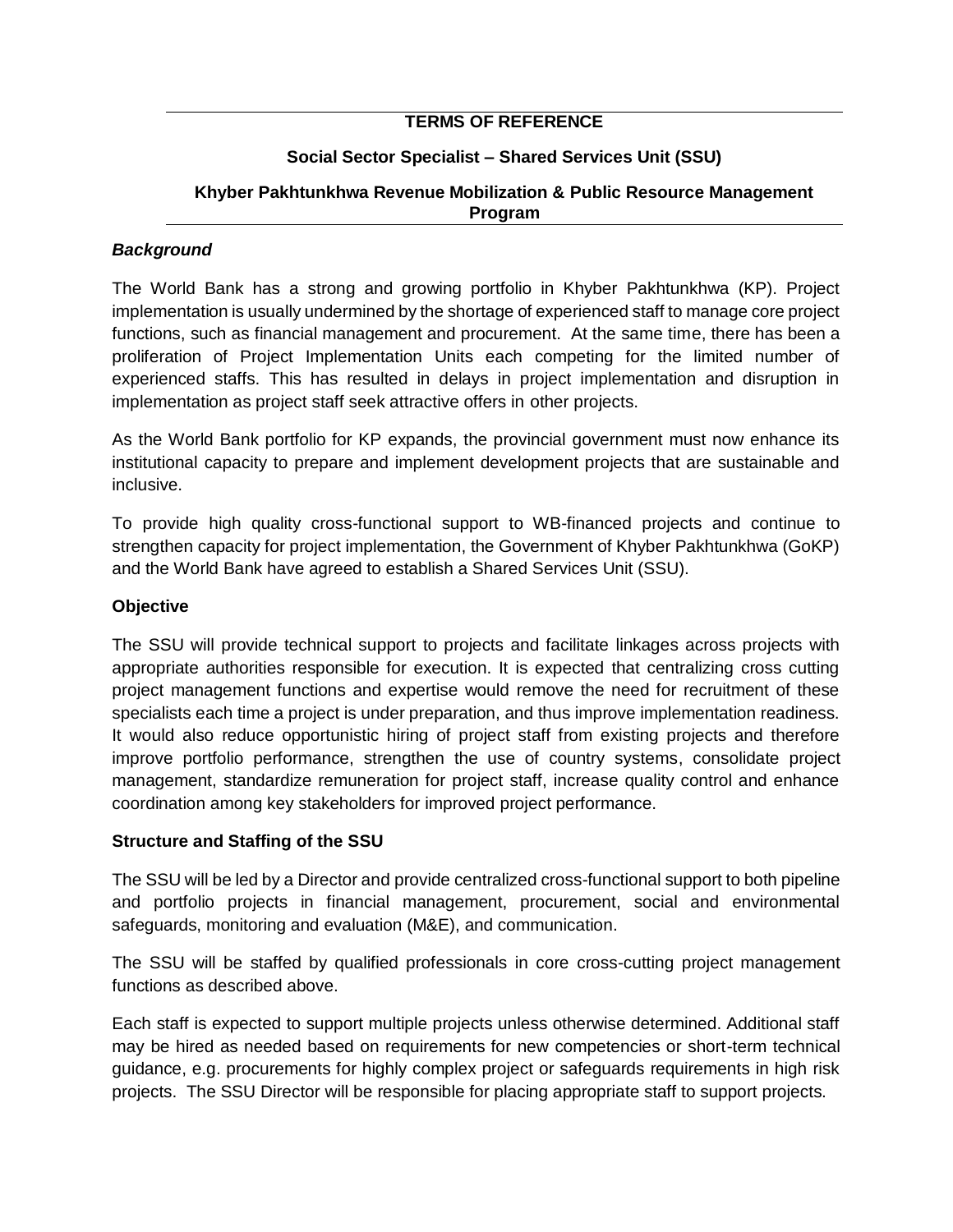# *Scope of Work*

**The Social Sector Specialist will assist and advise in carrying out social safeguards related functions in accordance with the World Bank Guidelines**. Following describes the primary responsibilities of Social Sector Specialist at the SSU:

- i. Preparing internal social guidelines for the preparation, implementation, monitoring and reporting of social documents required by various safeguards instruments;
- ii. Responsible for timely preparation of quality social safeguard instruments ensuring the compliance of social safeguards policies, Environmental and Social Standards (ESSs) per Environmental and Social Framework (ESF), Gender and Citizen engagement related aspects during project preparation;
- iii. Reviewing and timely clearing the relevant safeguards documents for submission to the World Bank, such as Social Impact Assessments (SIA), Resettlement Plans (RPs), livelihood rehabilitation plan, labor management procedures, stakeholder engagement plans, resettlement and social frameworks and other instruments prepared by different Project Implementation Units (PIUs) and consultants;
- iv. Limited top supervision to assess the effectiveness of the safeguard related activities being implemented, troubleshoot the issues being faced by the teams and provide timely guidance to resolve the problems. He/She will particularly, review reports of independent monitoring consultants especially for substantial and high-risk projects and ensure that the key identified issues will be resolved in a timely manner;
- v. Assist in setting up and designing project level Citizen's Engagement/Grievance Redressal Mechanisms
- vi. Conducting trainings, awareness programs and develop guidelines where required, with particular emphasis on social sector;
- vii. Ensuring coordination and cooperation between the various stakeholders, at the Provincial and Federal Level;
- viii. Provide inputs and materials to Communication Specialist for devising communication strategy, knowledge products and dissemination of results;
- ix. Interacting and liaising with Development Partners and arrange regular updates, briefing etc.;
- x. Preparing reports, briefs and monitoring progress.
- xi. Coordinating activities with other donor funded projects and interventions in the area of social sector.
- xii. Timely follow-ups on actions agreed with the World Bank Group Task Team;
- xiii. Other duties to be performed as per the requirements.

### *Qualifications*

- i. Master's degree in Development Studies, Social Sciences, Public Administration, Political Science, Health Sector Management, Education Sector Management or a related discipline;
- ii. At least 10 years of experience; after acquiring stipulated qualification, in the field of Social Sector at the national level or with the International Organizations / Donor projects;
- iii. A high enough profile to be able to act as a close advisor to the top management, ability to interact effectively across social and ethnic boundaries;
- iv. Solid understanding of issues relating to development projects, reconstruction and conflict mitigation, including the ability to speak persuasively and present ideas clearly and concisely;
- v. Highest standards of personal integrity;
- vi. Demonstrated interpersonal and diplomatic skills;
- vii. Proven ability to work in a collaborative, team environment;